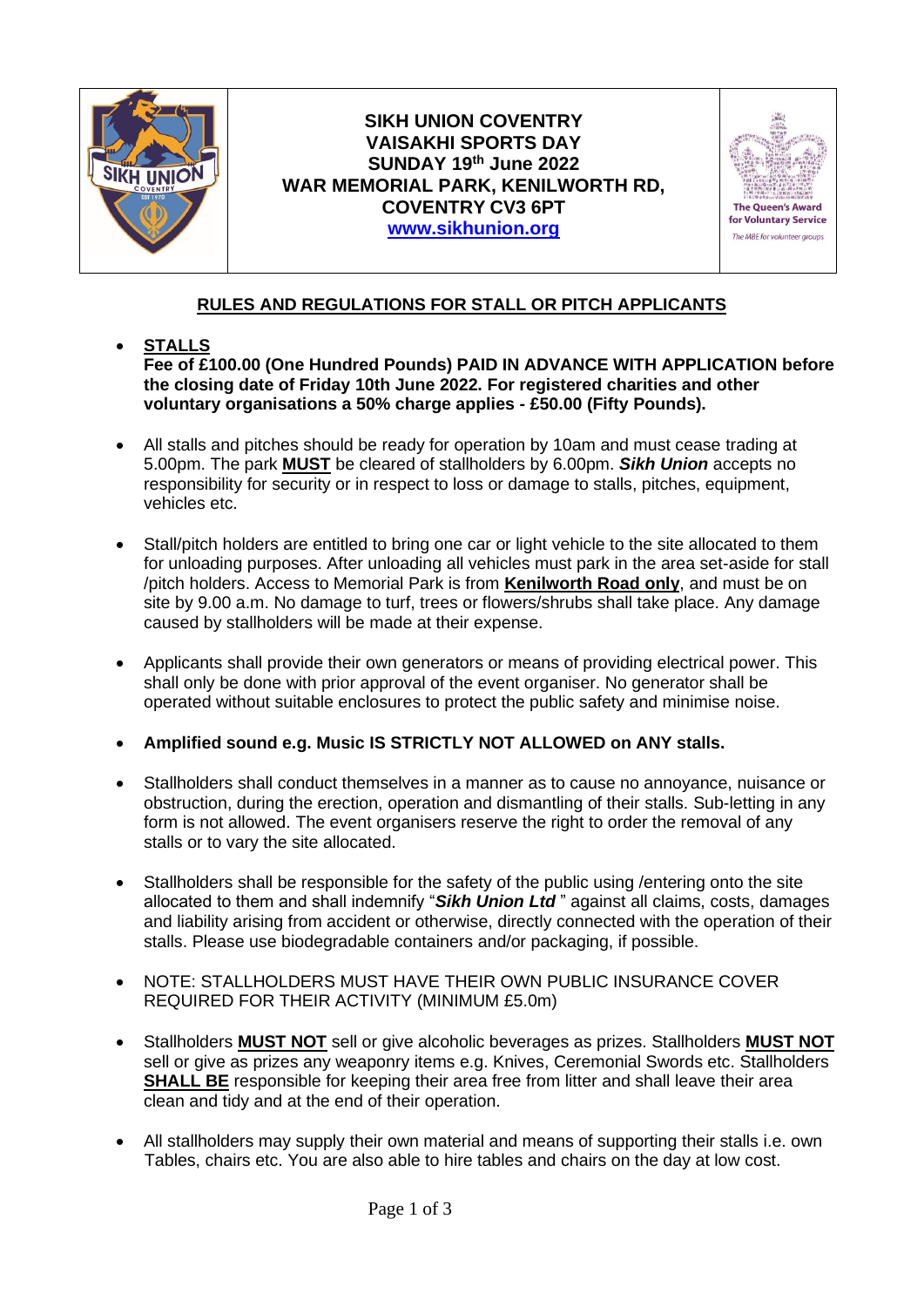# **APPLICATION FOR STALL HOLDERS**

I (name)

On behalf of (name of organisation):

Address:

Post Code:

Telephone No:

Mobile :

E-mail address:

PLEASE DESCRIBE EXACTLY WHAT ITEMS OR SERVICE YOU WISH TO SELL AT THE EVENT.

……………………………………………………………………………………………………………….…

Car Registration:

## (PLEASE NOTE MAXIMUM 1 CAR WILL BE ALLOWED BEHIND YOUR STALL)

Wish to book a MARKET STALL OR PITCH at the Vaisakhi Sports Day 2022 at the War Memorial Park, Kenilworth Road, Coventry on Sunday 19<sup>th</sup> June 2022. PLEASE SPECIFY YOUR REQUIREMENT.

STANDARD MARKET STALL (8 ft x 5 ft ) **£100.00** per Stall

**OR** PITCH REQUIRED (please specify area of pitch required): **£100.00 per 15 ft wide x 15 ft depth**

#### PLEASE NOTE **ONE** CAR PARK ENTRY PASS WILL BE POSTED TO THE ABOVE ADDRESS. IF YOU HAVE OTHER REQUIREMENTS PLEASE CONTACT THE STALLS CO-ORDINATOR IMMEDIATELY.

Cheques made payable to "*Sikh Union Ltd* " and enclosed with the Application form

### **The event organisers, in their absolute discretion, reserve the right to refuse any application without the need to give any reasons**